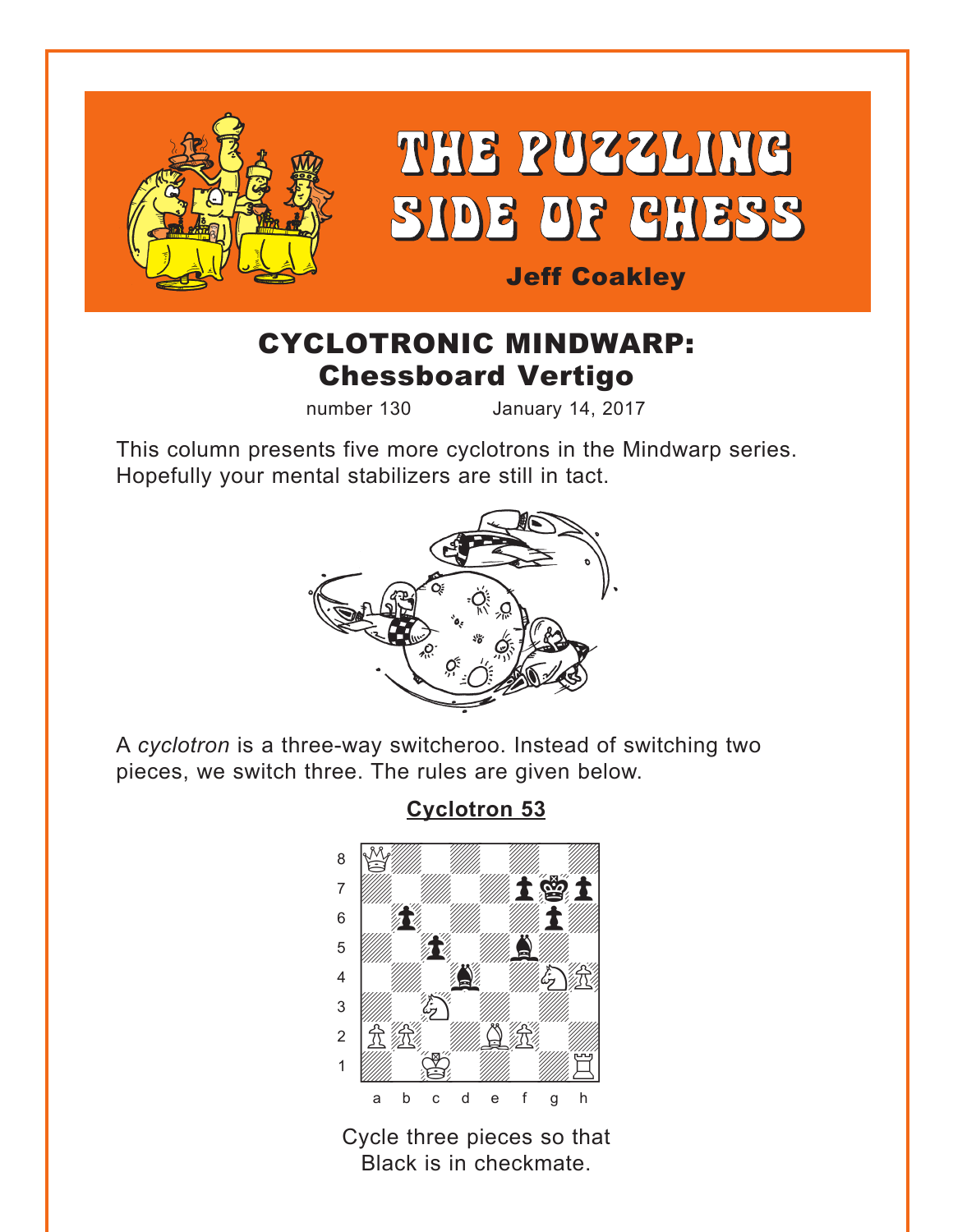#### *CYCLOTRONS*

<span id="page-1-0"></span>*Switch the position of three pieces so that Black is in checkmate. No actual chess moves are made. The pieces simply swap squares. The pieces trade places in a "cycle". Piece A goes to square B, piece B goes to square C, and piece C goes to square A.* 

*Any three pieces can trade places. Colours do not matter. The cycled pieces can be all white, all black, or a mix of both. Cycling the black king is a common trick.* 

*The position after the cycle must be legal. This rule implies several things.* 

- *a) A pawn cannot be on the 1st or 8th rank.*
- *b) Both kings cannot be in check.*
- *c) There must be a way to reach the position with a legal white move. Impossible checks, especially double checks, are a frequent "violation".*
- *d) In some cases, retrograde analysis is required to decide if the position after a cycle is legal.*



**[Cyclotron 54](#page-5-0)**

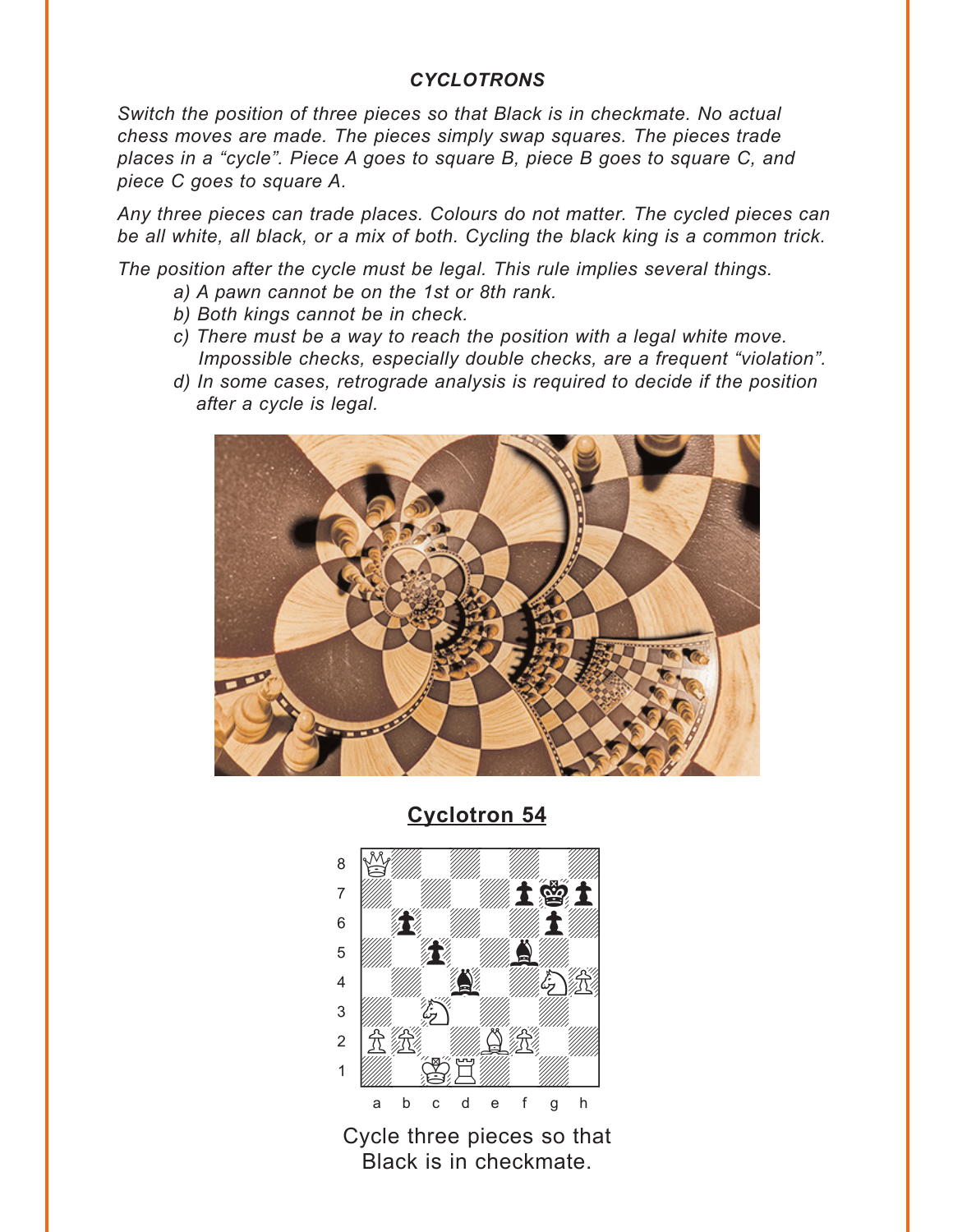<span id="page-2-0"></span>

Cycle three pieces so that Black is in checkmate.



**[Cyclotron 56](#page-6-0)**

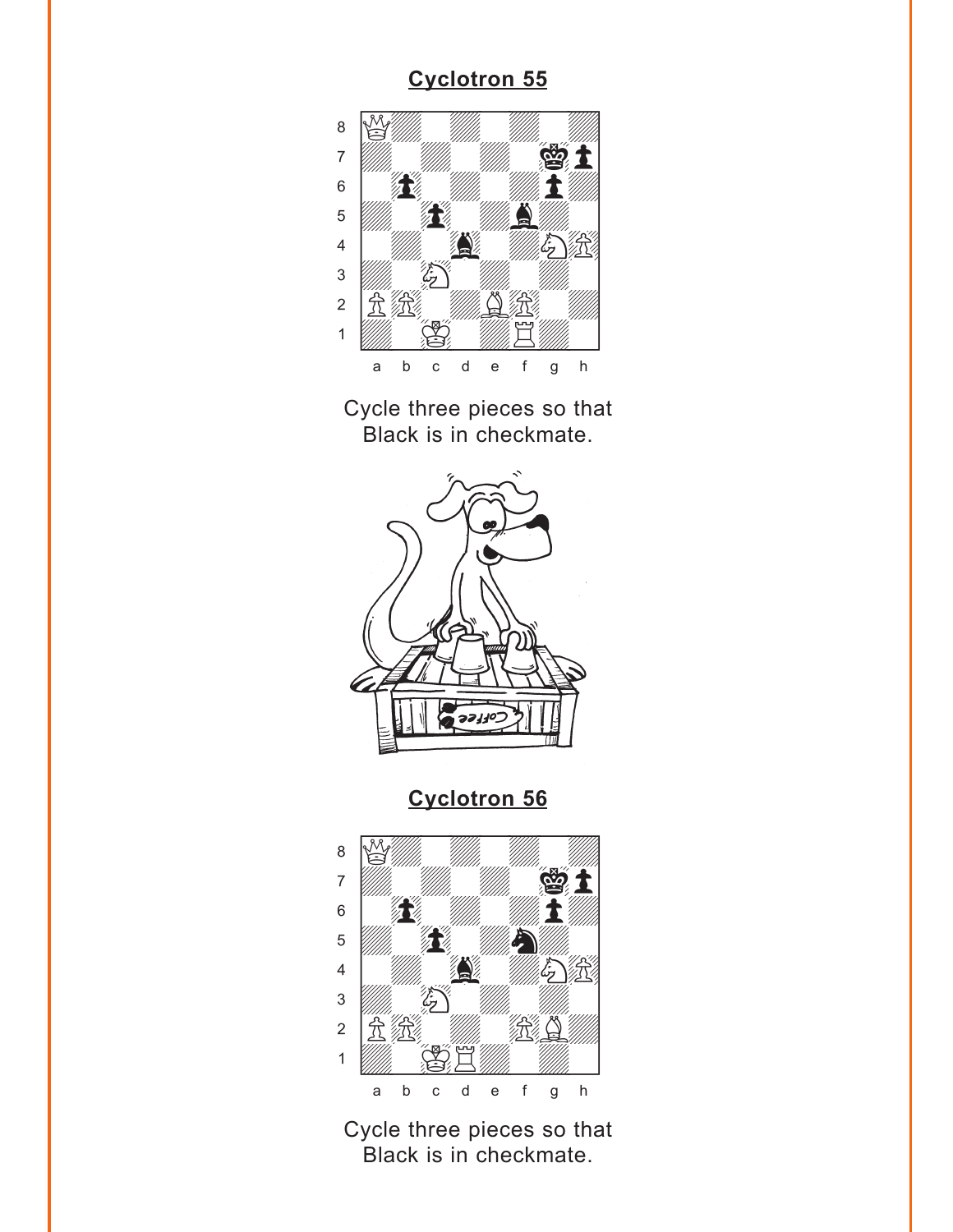<span id="page-3-0"></span>



*The Warped Chessboard Sandro Del-Prete 1975*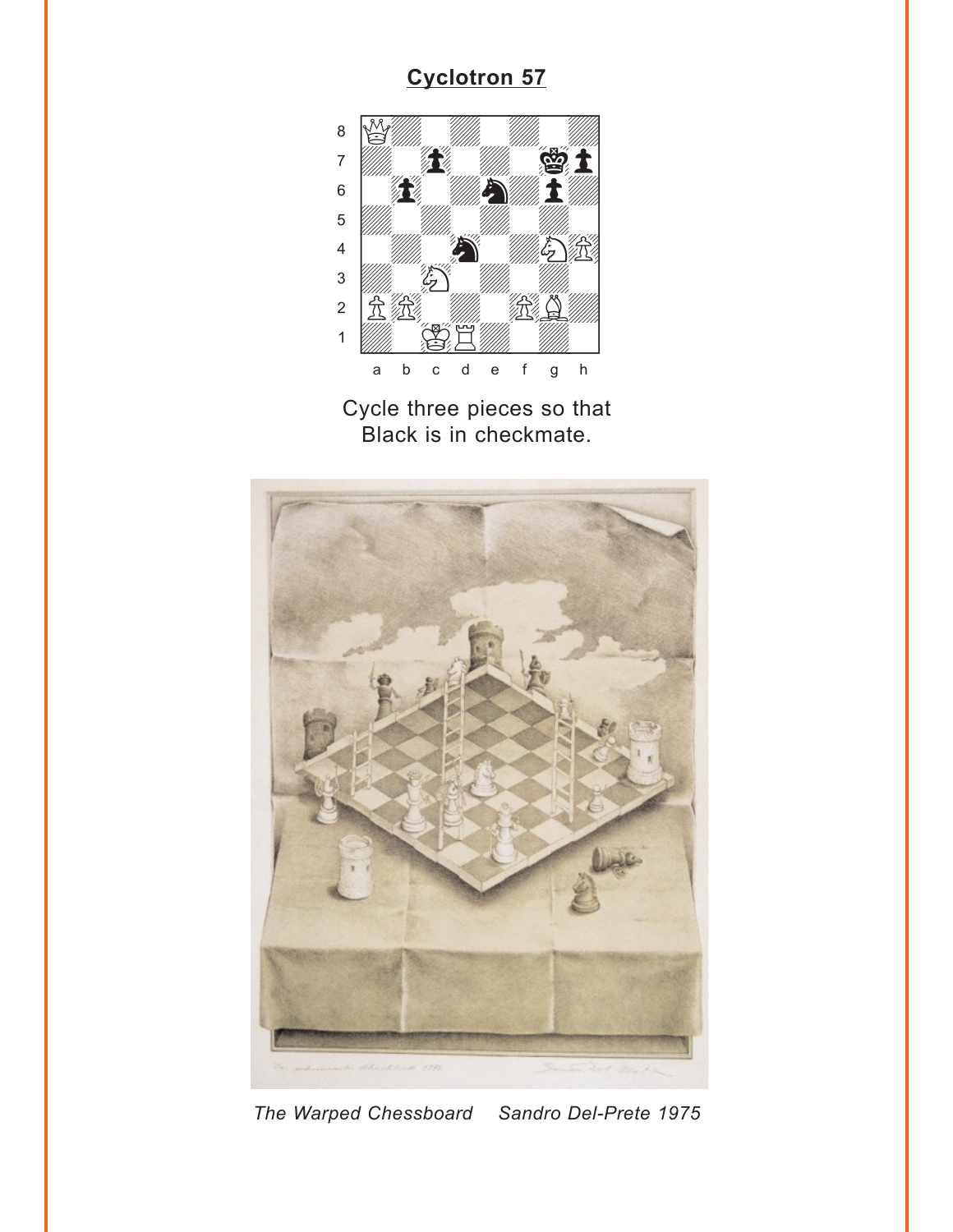# <span id="page-4-0"></span>**SOLUTIONS**

All cyclotrons by J. Coakley. *Puzzling Side of Chess* (2017).

**PDF hyperlinks.** You can advance to the solution of any puzzle by clicking on the underlined title above the diagram. To return to the puzzle, click on the title above the solution diagram.

*Archives***.** Other columns with similar problems can be found in the Puzzling Side archives (55, 89, 92, 95, 119, 126, 128). For more information on ordinary switcheroos, see column 4.



## **[Cyclotron 53](#page-0-0)**

The g-file shuffle. A rare non-triangular cycle.

The order in which the pieces are cycled is not important. The resulting position will still be the same. See diagram below.

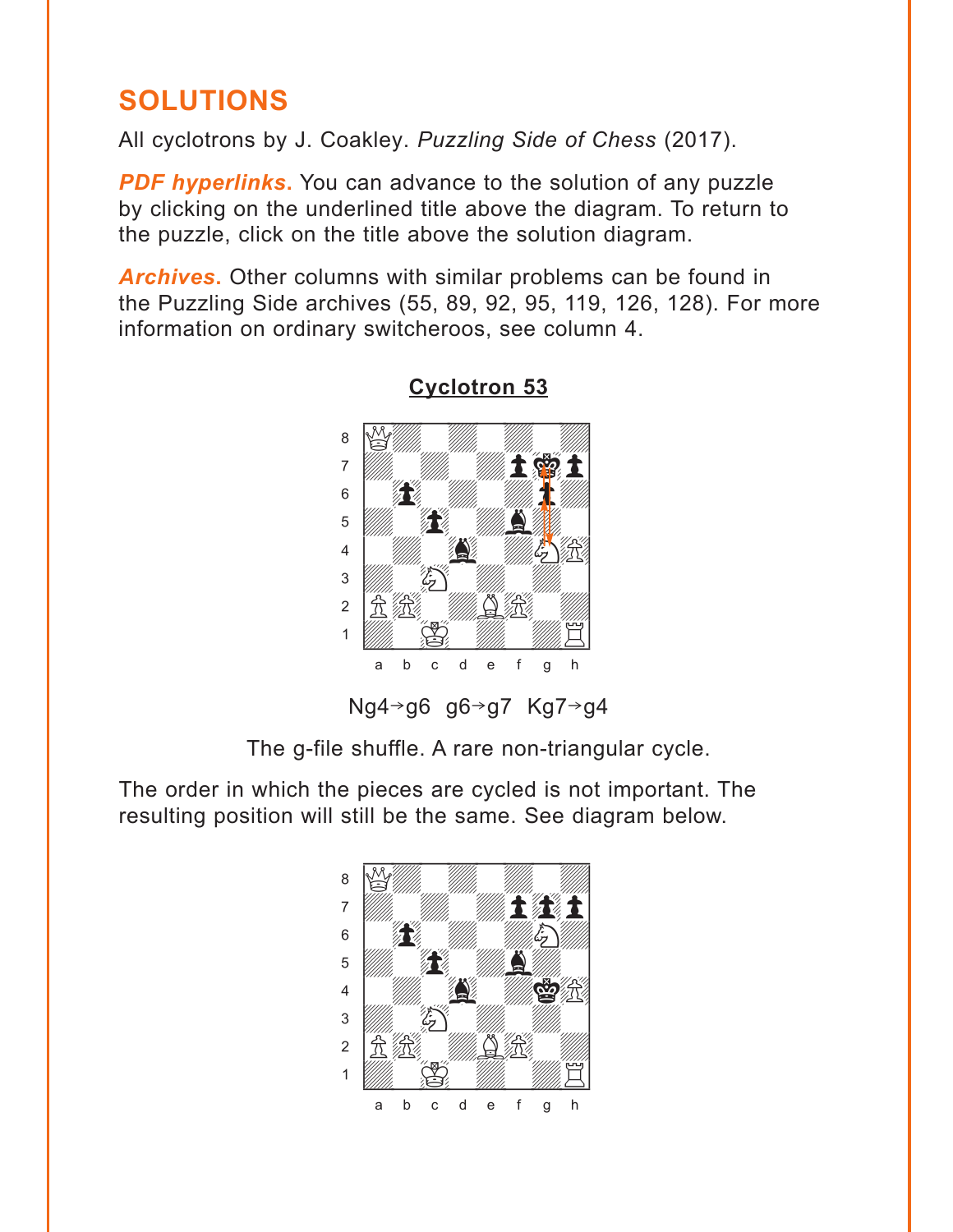<span id="page-5-0"></span>

Bd4→g7 Kg7→e2 Be2→d4

Cyclotrons and helpmates have something in common: a cooperative black king.

The cycle  $Qa8 \rightarrow g7 Kg7 \rightarrow d4 Bd4 \rightarrow a8$ ? is an impossible double check.



#### **[Cyclotron 55](#page-2-0)**

Qa8 $\rightarrow$ g7 Kg7 $\rightarrow$ d4 Bd4 $\rightarrow$ a8

Without a pawn on f7, the check cannot be blocked by ...f7-f6.